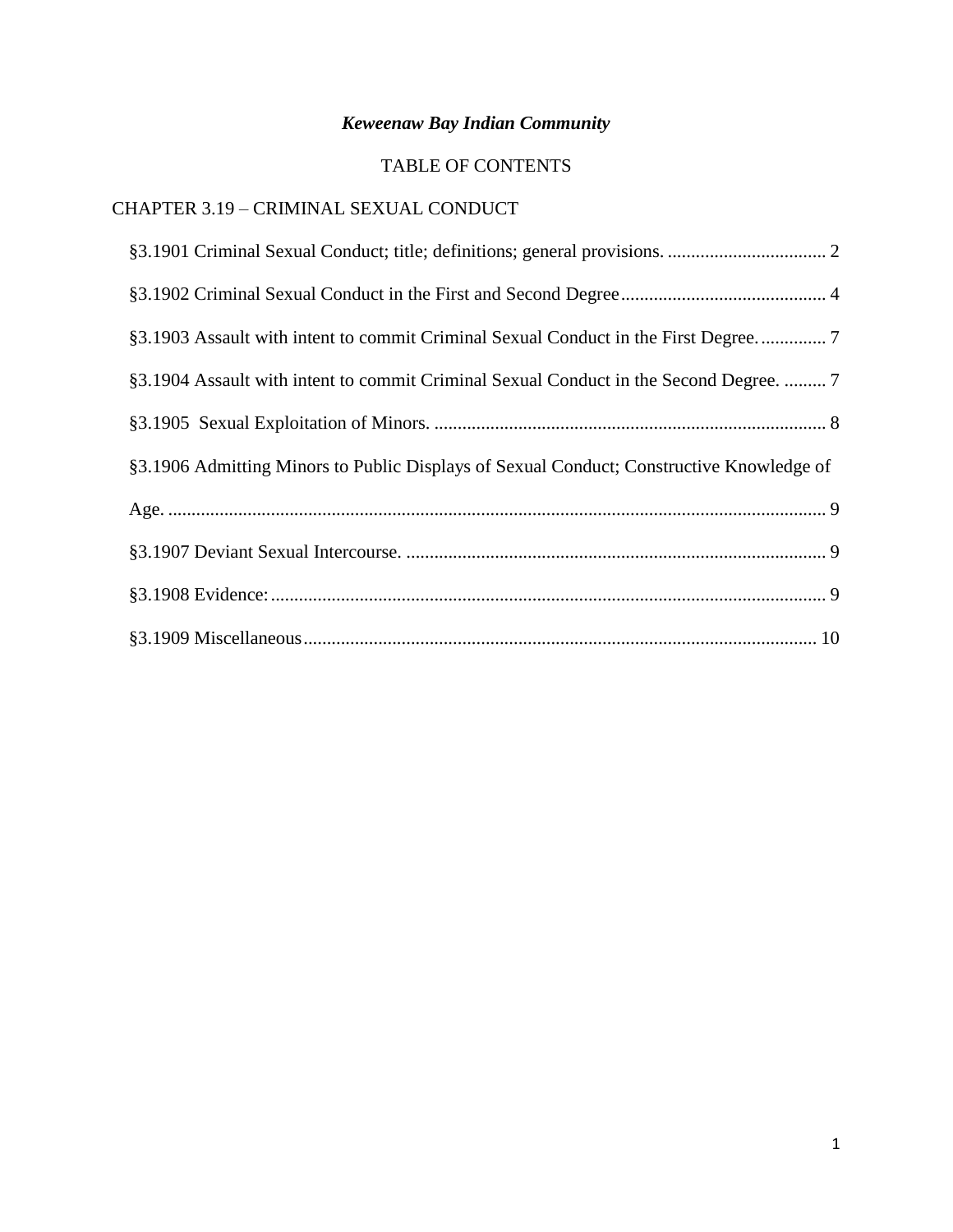# **CHAPTER 3.19 – CRIMINAL SEXUAL CONDUCT**

# <span id="page-1-0"></span>**§3.1901 Criminal Sexual Conduct; title; definitions; general provisions.**

Definitions. As used in the Criminal Sexual Conduct Chapter, the following terms and definitions shall apply:

- A. "Developmental Disability": an impairment of general intellectual functioning or adaptive behavior which meets criteria (a) through (d) or (e):
	- 1. it originated before the person became 18 years of age; and
	- 2. it has been continuous since its origination and can be expected to continue indefinitely; and
	- 3. it constitutes a substantial burden to the impaired person's ability to perform in society; and
	- 4. it is attributable to mental retardation, cerebral palsy, epilepsy, autism, or any other condition found to be closely related to mental retardation because it produces a similar impairment or requires treatment and services similar to those required for a person who is mentally retarded; or
	- 5. someone who meets the definition of a Legally Incapacitated Person under §6.101(E) of the Tribal Code.
- B. "Force or Coercion": the exercise of physical control or threatening influence over a victim sufficient to negate voluntary consent, including but not limited to any of the following circumstances:
	- 1. when the perpetrator overcomes the victim through the actual application of physical force or physical violence;
	- 2. when the perpetrator coerces the victim to submit by threatening to use force or violence on the victim, and the victim believes the perpetrator has the present ability to execute these threats;
	- 3. when the perpetrator coerces the victim to submit by threatening to retaliate in the future (including threats of physical punishment, kidnapping or extortion) against the victim or against any other person, and the victim believes the perpetrator has the ability to execute this threat; or
	- 4. when the perpetrator, through concealment or by the element of surprise, is able to overcome the victim.
- C. "Intimate Parts": parts of the human body in the primary genital area, including but not limited to the genitalia, anus, groin, breast, inner thigh, buttocks and mouth.
- D. "Minor or Juvenile": for purposes of the Criminal Sexual Conduct Chapter the terms shall be interchangeable and their definition shall depend upon the context in which the term is used. If the term is used to refer to a suspect or defendant, the term shall mean any person under the age of seventeen (17) years. If the term is used to refer to a victim or someone other than a suspect or defendant, the term shall mean any person under eighteen (18) years of age.
- E. "Physically Helpless Person": a person who is unconscious, asleep, or who for any other reason is physically unable to communicate unwillingness to an act. This includes a "Temporarily Incapacitated Person" a person who is rendered temporarily incapable of appraising or controlling his or her conduct due to the influence of a controlled substance, alcohol, anesthetic, or other substance, regardless of the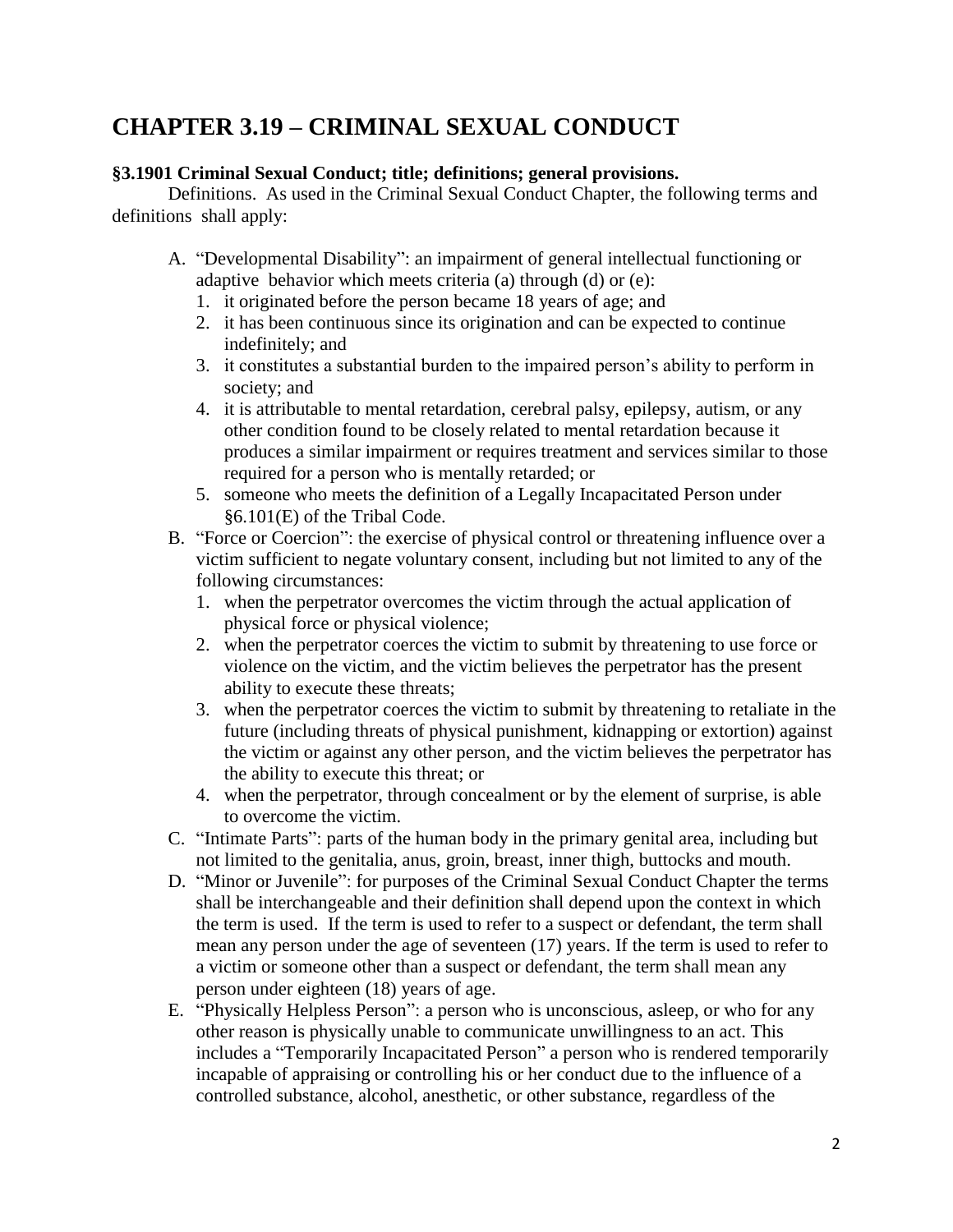voluntary or involuntary nature or method of the consumption or use, or due to any other act committed upon that person with or without his or her consent.

- F. "Perpetrator": a person accused and or convicted of an illegal act described in the Criminal Sexual Conduct Chapter.
- G. "Personal Injury": a bodily injury (however slight or impermanent), disfigurement, mental anguish, chronic pain, pregnancy, disease, or loss or impairment of a sexual or reproductive organ.
- H. "Producing": means financing, directing, manufacturing, issuing, publishing or advertising for monetary gain.
- I. "Sexual Contact": the intentional touching, either directly or through the clothing, of the intimate parts of any person with an intent to abuse, humiliate, harass, degrade, arouse or gratify sexual desires.
- J. "Sex Offender": The term "sex offender" means an individual who was convicted of a sex offense, criminal sexual conduct, or is required to register under any sex offender registration laws.
- K. "Sex Offender Registry, Sex Offender Website": These terms shall be interchangeable and shall mean both the Keweenaw Bay Indian Community Sex Offender Registry which is a list and database of sex offenders registered with the Keweenaw Bay Indian Community maintained by the Tribal Police Department and the Keweenaw Bay Indian Community Sex Offender Registry Website, [\(http://kbic.nsopw.gov/,](http://kbic.nsopw.gov/)) with information on registered sex offenders and accessible to the public via the internet, which shall be maintained by the Tribal Police and Community's IT department.
- L. "Sexual Penetration":
	- 1. Contact between the penis and the vulva, the penis and the anus, and for purposes of this definition contact involving the penis occurs upon penetration, however slight;
	- 2. Contact between the mouth and the penis, the mouth and the vulva, or the mouth and the anus;
	- 3. The penetration, however slight, of the anal or genital opening of another by a hand or finger or by any object, with an intent to abuse, humiliate, harass, degrade, arouse or gratify the sexual desire of any person; or
	- 4. The intentional touching, not through the clothing, of the genitalia of another person that has not attained the age of 18 years with an intent to abuse, humiliate, harass, degrade, arouse or gratify the sexual desire of any person.
- M. "Temporarily Incapacitated Person": A person who is rendered temporarily incapable of appraising or controlling his or her conduct due to the influence of a controlled substance, alcohol, anesthetic, or other substance, regardless of the voluntary or involuntary nature or method of the consumption or use, or due to any other act committed upon that person with our without his or her consent.
- N. "Tier Offenders": Offenders are "tiered" for sex offender registration purposes pursuant to the appropriate criminal section of the Criminal Sexual Conduct Chapter and the Sex Offender Registration Chapter of the Tribal Code. There are three tiers of sex offenders with Tier 3 offenders being convicted of the most serious offenses and having the most restrictions and Tier 1 offenders being convicted of less serious offenses and having the least restrictions.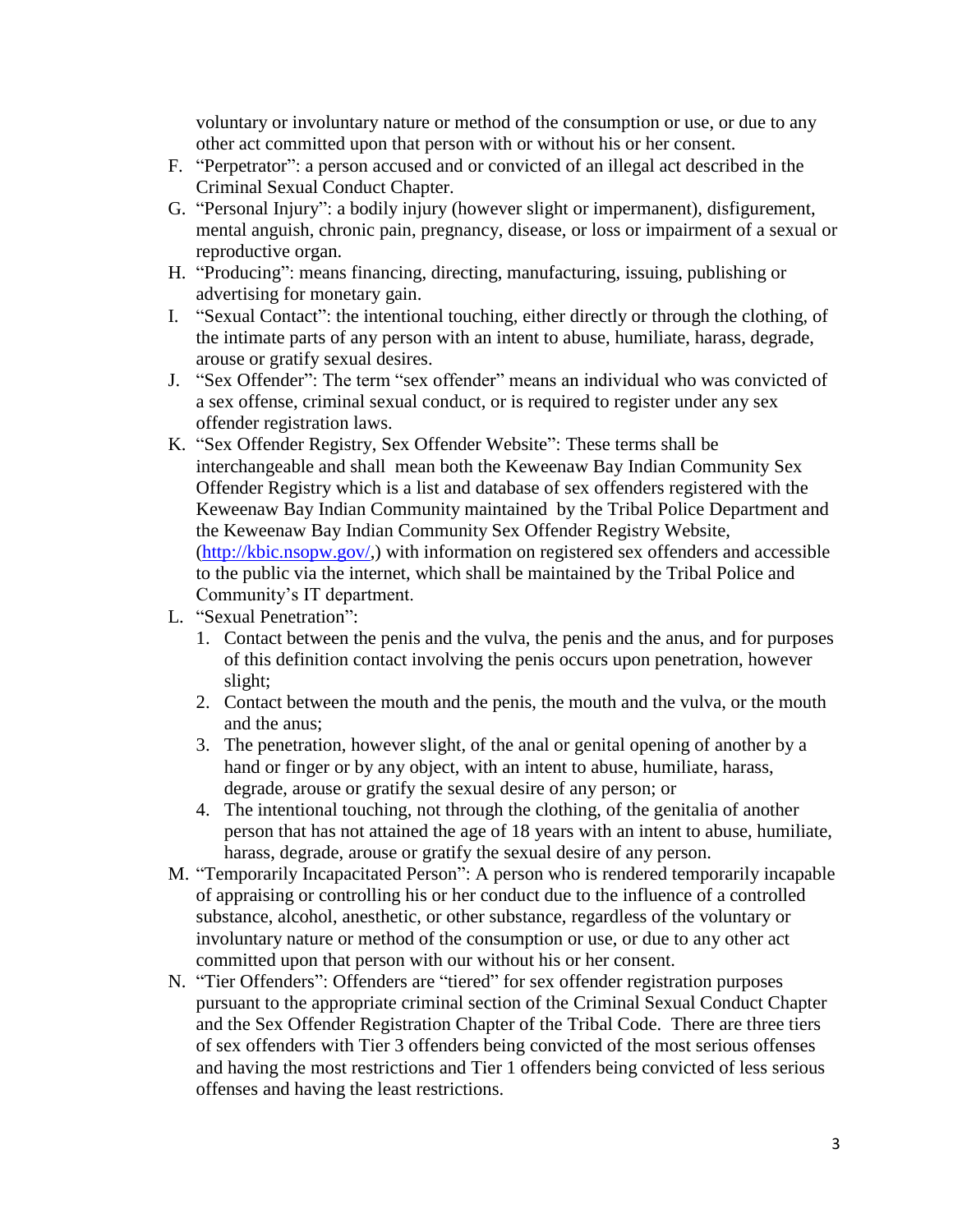- O. "Victim": the person alleged to have been subjected to criminal sexual conduct.
- P. "Visual Medium" or "Print Medium" means: any film, photograph, videotape, negative, slide, recording, digital file, or photographic reproduction that incorporates in any manner any film, photograph, videotape, negative, slide; or any disk, diskette, or other physical or digital storage device, that allows an image to be displayed on a computer or other video screen and any image transmitted to a computer or other video screen by telephone line, cable, satellite transmission, or any other method.
- Q. "Weapon": any object, although not inherently dangerous, which is used in a way that is likely to cause serious injury or death. Weapons include, without limitation, firearms, whether or not loaded and whether or not capable of being fired, knives, brass knuckles, clubs, iron bars, baseball bats, and any other device capable of causing serious injury.

# <span id="page-3-0"></span>**§3.1902 Criminal Sexual Conduct in the First and Second Degree.**

- A. The actual or apparent consent of the victim shall not be a defense to charges of Criminal Sexual Conduct in the First or Second Degree and shall not otherwise be relevant if any of the circumstances listed herein exist.
- B. Criminal Sexual Conduct in the First Degree. A person shall be guilty of the crime of Criminal Sexual Conduct in the First Degree if he or she engages in sexual penetration with another person and any of the following listed circumstances exist. The circumstances referred to in this paragraph are as follows:
	- 1. The victim is under 13 years of age.
	- 2. The victim is at least 13 years of age, but less than 16 years of age, and either
		- a. the perpetrator is a member of the same household as the victim, or
		- b. the perpetrator is related to the victim by blood or affinity to the fourth degree, or
		- c. the perpetrator is in a position of authority over the victim and used this authority to coerce the victim to submit, or
		- d. the perpetrator is 4 or more years older than the victim.
	- 3. The perpetrator knows or has reason to know that the victim is developmentally disabled, temporarily incapacitated or physically helpless.
	- 4. The perpetrator uses force or coercion to accomplish the sexual penetration or contact.
	- 5. The victim has knowledge that the perpetrator is armed with a weapon or the victim has knowledge that the perpetrator is armed with any article used or fashioned in a manner to lead the victim to reasonably believe it to be a weapon.
	- 6. The perpetrator engages in the medical treatment or examination of the victim in a manner or for purposes which are medically recognized as unethical or unacceptable.
- C. Criminal Sexual Conduct in the Second Degree. A person shall be guilty of the crime of Criminal Sexual Conduct in the Second Degree if he or she engages in sexual contact with another person and any of the following circumstances exist. The circumstances referred to in this paragraph are as follows:
	- 1. The victim is under 13 years of age.
	- 2. The victim is at least 13 years of age, but less than 16 years of age, and either
		- a. the perpetrator is a member of the same household as the victim, or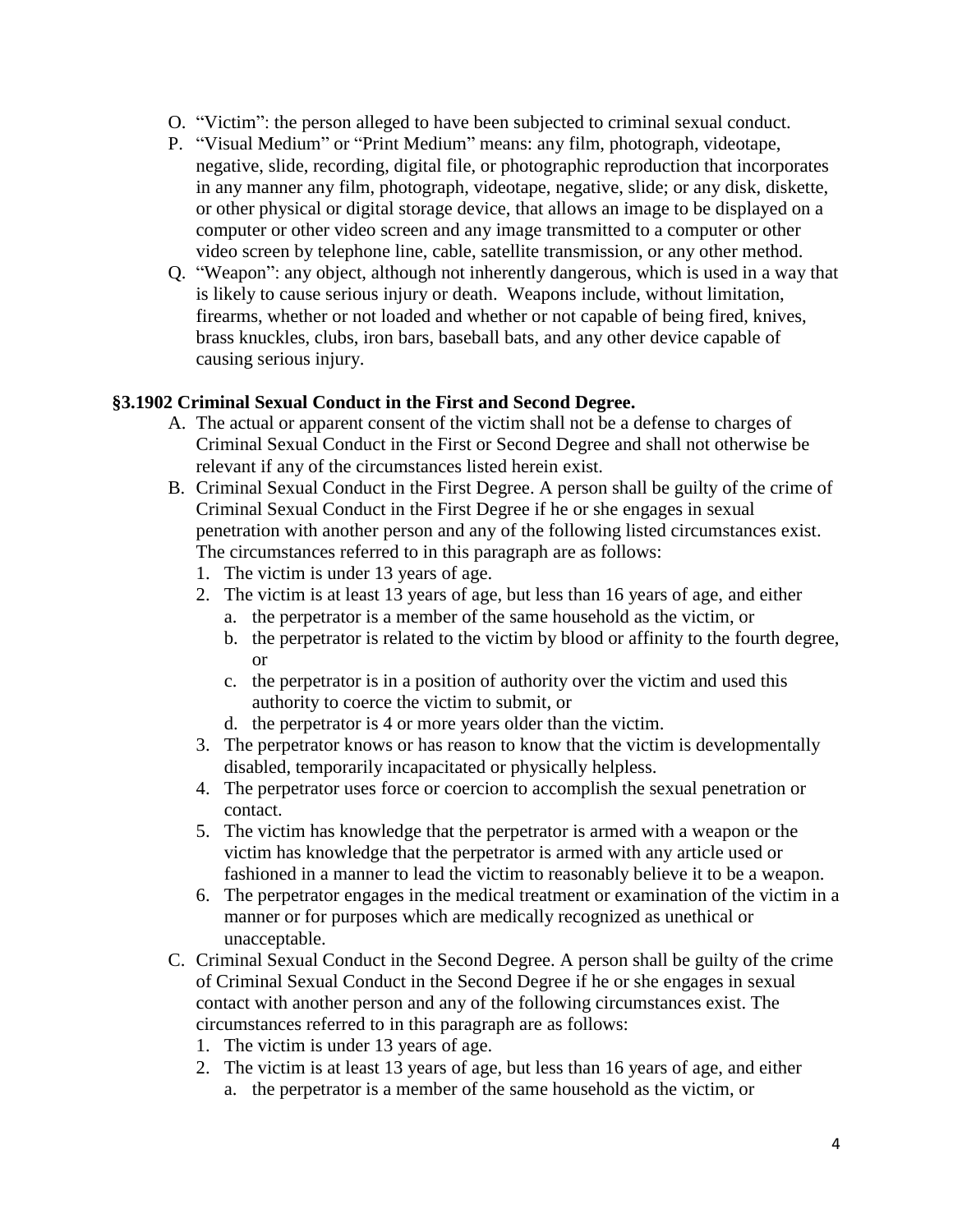- b. the perpetrator is related to the victim by blood or affinity to the fourth degree, or
- c. the perpetrator is in a position of authority over the victim and used this authority to coerce the victim to submit, or
- d. the perpetrator is 4 or more years older than the victim.
- 3. The perpetrator knows or has reason to know that the victim is developmentally disabled, temporarily incapacitated or physically helpless.
- 4. The perpetrator uses force or coercion to accomplish the sexual contact.
- 5. The victim has knowledge that the perpetrator is armed with a weapon or the victim has knowledge that the perpetrator is armed with any article used or fashioned in a manner to lead the victim to reasonably believe it to be a weapon.
- 6. The perpetrator engages in the medical treatment or examination of the victim in a manner or for purposes which are medically recognized as unethical or unacceptable.
- D. Penalties:
	- 1. Criminal Sexual Conduct in the First Degree;
		- a. First Offense; Penalty. Criminal sexual conduct in the First Degree is a Class A misdemeanor and shall be punished upon plea or conviction by incarceration for not more than 1 year, or by a fine of not more than \$5,000.00, or by both, plus costs. A person convicted of Criminal Sexual Conduct in the First Degree must register as a sex offender with the Tribal Police pursuant to the Sex Offender Registration Chapter  $(\$3.2005(C)(1)).$
		- b. Second Offense; Penalty. Criminal Sexual Conduct in the First Degree is a Class A misdemeanor and shall by punished upon plea or conviction of a second offense by incarceration for not more than 1 year, or by a fine of not more than \$5,000.00, or by both, plus costs. The sentence imposed for such second offense shall require a mandatory minimum sentence of incarceration for not less than 180 days and a fine of not less than \$5,000.00, plus costs. A person convicted for a second offense of Criminal Sexual Conduct in the First Degree must register as a sex offender one tier higher than current registration requirements with the Tribal Police pursuant to the Sex Offender Registration Chapter  $(\S 3.2006(B)(1))$ . An offense shall be considered a second offense if, prior to conviction of said second offense, the perpetrator has been convicted of Criminal Sexual Conduct in the First or Second Degree, Assault with intent to commit Criminal Sexual Conduct in the First or Second Degree, Sexual Exploitation of Minors, or under any substantially similar statute of this or any other jurisdiction for a criminal sexual offense including rape, carnal knowledge, indecent liberties, gross indecency, or an attempt to commit any such offenses within ten (10) years of the date of conviction for this offense.
		- c. Third or Subsequent Offense; Penalty. Criminal Sexual Conduct in the First Degree is a Class A misdemeanor and shall by punished upon plea or conviction of a third or subsequent offense by incarceration for not more than 1 year, or by a fine of not more than \$5,000.00, or by both, plus costs. The sentence imposed for such third or subsequent offense shall require a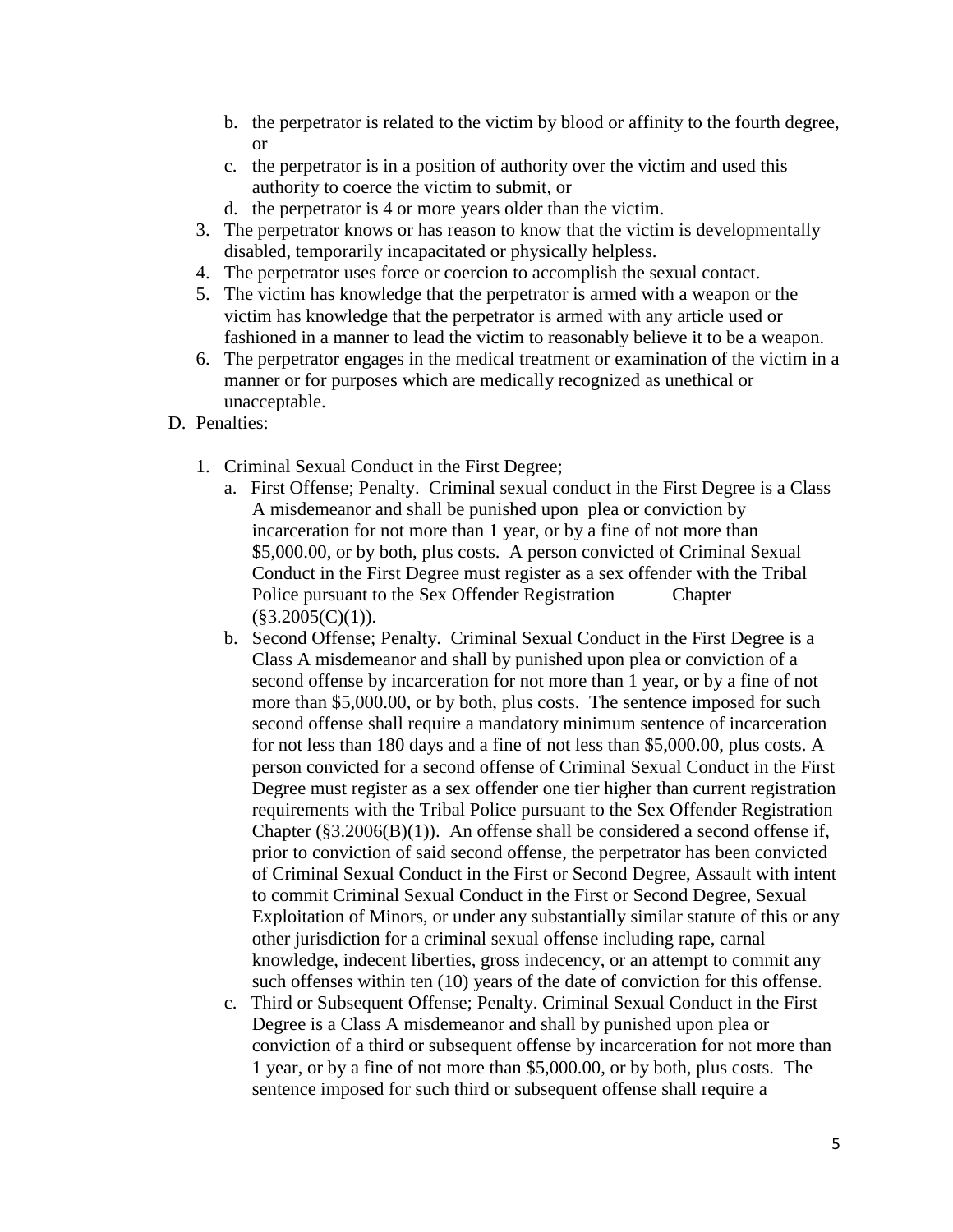mandatory minimum sentence of incarceration for not less than 270 days and a fine of not less than \$5,000.00, plus costs. A person convicted for a third or subsequent offense of Criminal Sexual Conduct in the First Degree must register as a Tier 3 sex offender with the Tribal Police pursuant to the Sex Offender Registration Chapter (§3.2007(B)(1)) and may be subject to banishment as to be determined by the Court at sentencing. An offense shall be considered a third or subsequent offense if, prior to conviction of said third or subsequent offense, the perpetrator has been convicted two or more times of Criminal Sexual Conduct in the First or Second Degree, Assault with intent to commit Criminal Sexual Conduct in the First or Second Degree, Sexual Exploitation of Minors, or under any substantially similar statute of this or any other jurisdiction for a criminal sexual offense including rape, carnal knowledge, indecent liberties, gross indecency, or an attempt to commit any such offenses within fifteen (15) years of the date of conviction for this offense.

- 2. Criminal Sexual Conduct in the Second Degree;
	- a. First Offense; Penalty. Criminal Sexual Conduct in the Second Degree is a Class A misdemeanor and shall be punished upon plea or conviction by incarceration for not more than 1 year, or by a fine of not more than \$5,000.00, or both, plus costs. A person convicted of Criminal Sexual Conduct in the Second Degree must register as a sex offender with the Tribal Police pursuant to the Sex Offender Registration Chapter (§3.2005(C)(2)).
	- b. Second Offense; Penalty. Upon plea or conviction of a second offense, the defendant is guilty of a Class A misdemeanor and may be incarcerated for up to 1 year and or fined up to \$5,000. The sentence imposed for such second offense shall require a mandatory minimum sentence of incarceration for not less than 180 days and a fine of not less than \$3,500.00, plus costs. A person convicted of a second offense of Criminal Sexual Conduct in the Second Degree must register as a sex offender one tier higher than current registration requirements with the Tribal Police pursuant to the Sex Offender Registration Chapter  $(\S 3.2006(B)(2))$ . An offense shall be considered a second offense if, prior to conviction of said second offense, the perpetrator has at any time been convicted of Criminal Sexual Conduct in the First or Second Degree, Assault with intent to commit Criminal Sexual Conduct in the First or Second Degree, Sexual Exploitation of Minors, or Criminal Sexual Conduct in the Second Degree, or under any similar statutes of this or any other jurisdiction for a criminal sexual offense including rape, carnal knowledge, indecent liberties, gross indecency, or an attempt to commit any such offenses within ten (10) years of the date of conviction for this offense.
	- c. Third or Subsequent Offense; Penalty. Upon plea or conviction of a third or subsequent offense, the defendant is guilty of a Class A misdemeanor which requires a mandatory minimum sentence of incarceration for not less than 270 days and a fine of not less than \$5,000.00, plus costs. A person convicted for a third or subsequent offense of Criminal Sexual Conduct in the Second Degree must register as a Tier 3 sex offender with the Tribal Police pursuant to the Sex Offender Registration Chapter (§3.2006(B)(2)) and may be subject to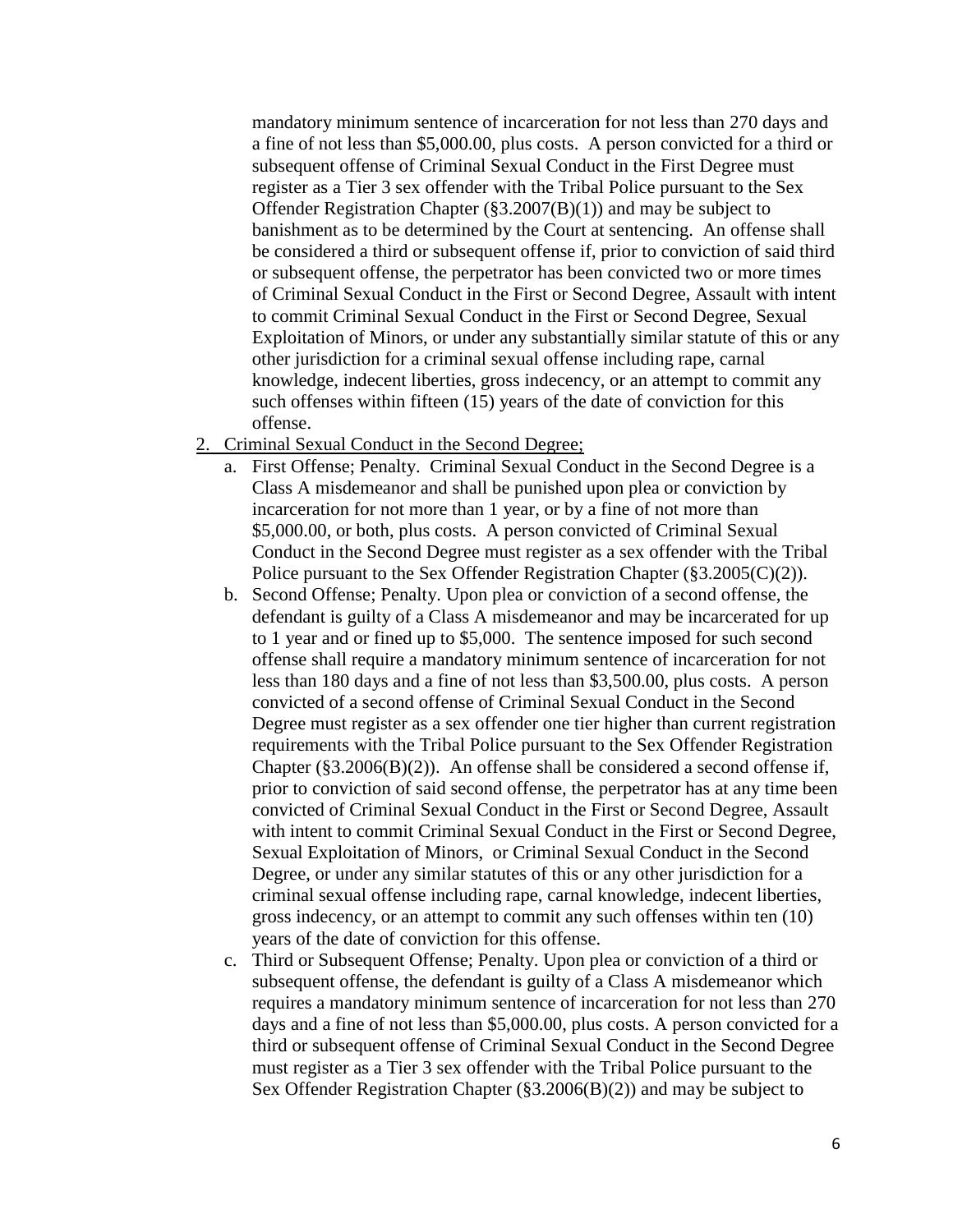banishment as to be determined by the Court at sentencing. An offense shall be considered a third or subsequent offense if, prior to conviction of said third or subsequent offense, the perpetrator has been convicted two or more times of Criminal Sexual Conduct in the First or Second Degree, Assault with intent to commit Criminal Sexual Conduct in the First or Second Degree, Sexual Exploitation of Minors, or under any substantially similar statute of this or any other jurisdiction for a criminal sexual offense including rape, carnal knowledge, indecent liberties, gross indecency, or an attempt to commit any such offenses within fifteen (15) years of the date of conviction for this offense.

#### <span id="page-6-0"></span>**§3.1903 Assault with intent to commit Criminal Sexual Conduct in the First Degree.**

- A. A person is guilty of the crime of Assault with intent to commit Criminal Sexual Conduct in the First Degree if he or she commits an assault or an assault and battery against another person, as those terms are defined in Sections 3.201, 3.202 and 3.203 of the Tribal Code, with the intent to engage in sexual penetration with that other person without the voluntary consent of that person.
- B. Penalty:
	- 1. First Offense. A conviction for Assault with intent to commit Criminal Sexual Conduct in the First Degree shall constitute a conviction of a Class A misdemeanor and, in addition to those penalties, a person convicted of Assault with intent to commit Criminal Sexual Conduct in the First Degree must register as a sex offender pursuant to the Sex Offender Registration Chapter  $(\$3.2005(C)(3)).$
	- 2. Second or Subsequent Offense. A second or subsequent conviction for Assault with intent to commit Criminal Sexual Conduct in the First Degree shall constitute a conviction of a Class A misdemeanor and, in addition to those penalties, the defendant shall be required to register as a sex offender one tier higher than current registration requirements pursuant to the Sex Offender Registration Chapter (§3.2007(B)(2)). An offense shall be considered a second or subsequent offense if, prior to conviction of said second or subsequent offense, the perpetrator has been previously convicted of Assault with intent to commit Criminal Sexual Conduct in the First or Second Degree, Criminal Sexual Conduct in the First or Second Degree, Sexual Exploitation of Minors, or under any substantially similar statute of this or any other jurisdiction for a criminal sexual offense including rape, carnal knowledge, indecent liberties, gross indecency, or an attempt to commit any such offenses within fifteen (15) years of the date of conviction for this offense.

#### <span id="page-6-1"></span>**§3.1904 Assault with intent to commit Criminal Sexual Conduct in the Second Degree.**

- A. A person is guilty of the crime of Assault with intent to commit Criminal Sexual Conduct in the Second Degree if he or she commits an assault or an assault and battery against another person, as those terms are defined in Sections 3.201, 3.202 and 3.203 of the Tribal code, with the intent to engage in sexual contact with that other person without the voluntary consent of that person.
- B. Penalty: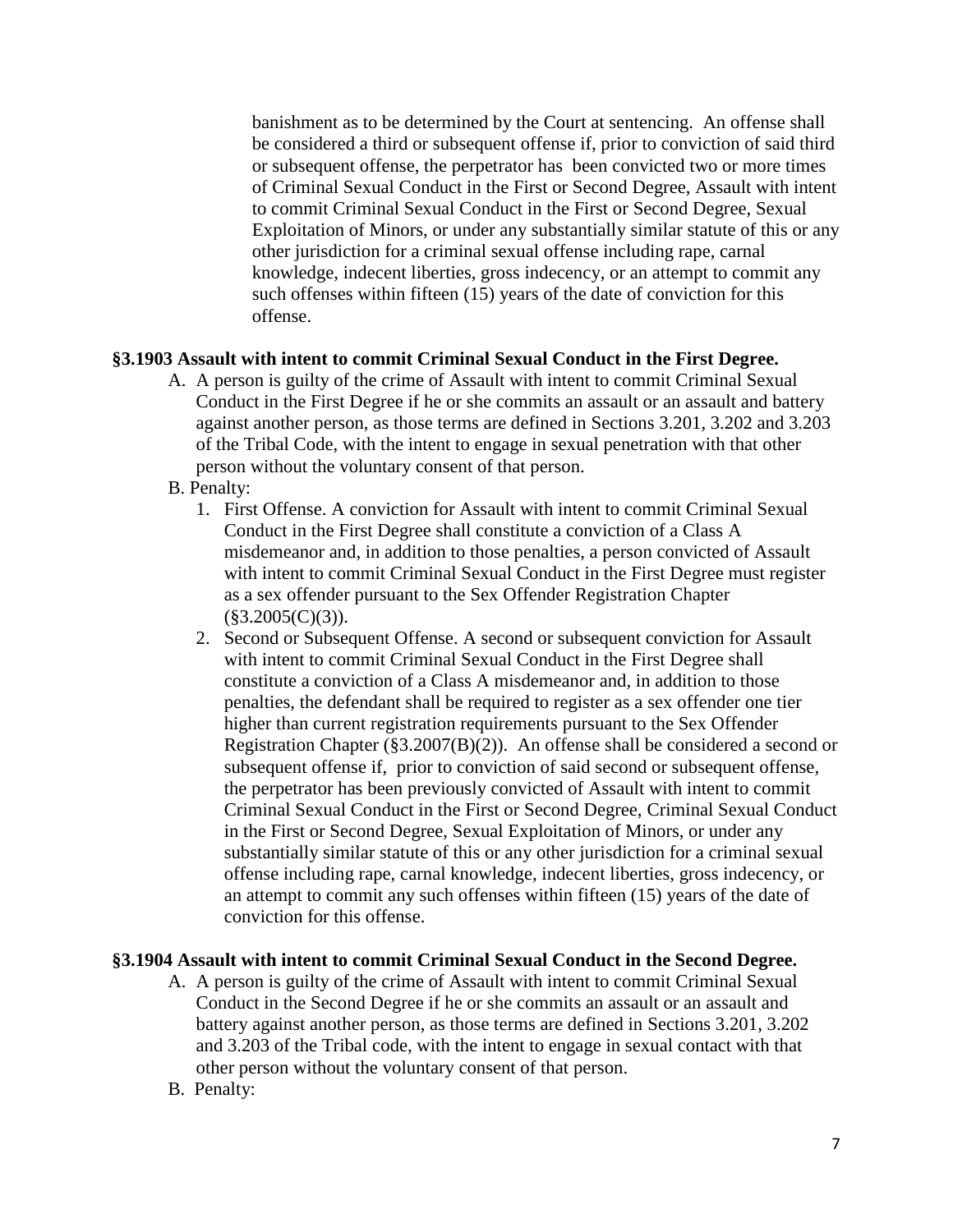- 1. First Offense. Assault with intent to commit Criminal Sexual Conduct in the Second Degree shall be a Class A misdemeanor and in addition to those penalties, a person convicted of Assault with intent to commit Criminal Sexual Conduct in the Second Degree must register as a sex offender pursuant to the Sex Offender Registration Chapter (§3.2005(C)(4)).
- 2. Second or Subsequent Offense. A second or subsequent conviction for Assault with intent to commit Criminal Sexual Conduct in the Second Degree shall constitute a conviction of a Class A misdemeanor and in addition to those penalties the Court shall require the Defendant to register as a sex offender one tier higher than current registration requirements pursuant to the Sex Offender Registration Chapter ( $\S3.2006(B)(3)$ ). An offense shall be considered a second or subsequent offense if, prior to conviction of said second or subsequent offense, the perpetrator has been previously convicted of Assault with intent to commit Criminal Sexual Conduct in the First or Second Degree, Criminal Sexual Conduct in the First or Second Degree, Sexual Exploitation of Minors, or under any substantially similar statute of this or any other jurisdiction for a criminal sexual offense including rape, carnal knowledge, indecent liberties, gross indecency, or an attempt to commit any such offenses within fifteen (15) years of the date of conviction for this offense.

#### <span id="page-7-0"></span>**§3.1905 Sexual Exploitation of Minors.**

- A. Any person who shall knowingly for personal or commercial use, commit any of the following acts shall be guilty of Sexual Exploitation of Minors:
	- 1. Employ, use, or permit the employment or use of a minor in an exhibition of sexual conduct, actual or simulated;
	- 2. Photograph, film, videotape, or record a minor engaging in sexual conduct, actual or simulated;
	- 3. Permit, persuade, entice, coerce, counsel, or procure a minor to engage in or assist others to engage in sexual conduct, actual or simulated for the purpose of producing any visual or print medium or live act depicting such conduct;
	- 4. Process, develop, print, publish, transport, distribute, exchange, sell, receive, purchase, possess with intent to sell, exhibit, or advertise any visual, print, or digital medium representing a minor engaging in sexual conduct, actual or simulated;
	- 5. Finance any of the activities described in Subsections (1) through (4) above knowing that the activity is of the nature described in those subsections;
	- 6. Transport or finance the transportation of any minor through or across the L'Anse Reservation or tribal trust lands with the intent that such minor engage in sexual conduct for the purposes of producing visual or print medium or a live act depicting such conduct.
- B. Penalty. Any person found guilty of Sexual Exploitation of Minors shall be guilty of a Class A misdemeanor, and in addition to those penalties, the person shall be subject to banishment for the remainder of his or her natural life. A person convicted of Sexual Exploitation of Minors shall be required to register as a Tier 3 sex offender pursuant to the Sex Offender Registration Chapter (§3.2007(B)(3)).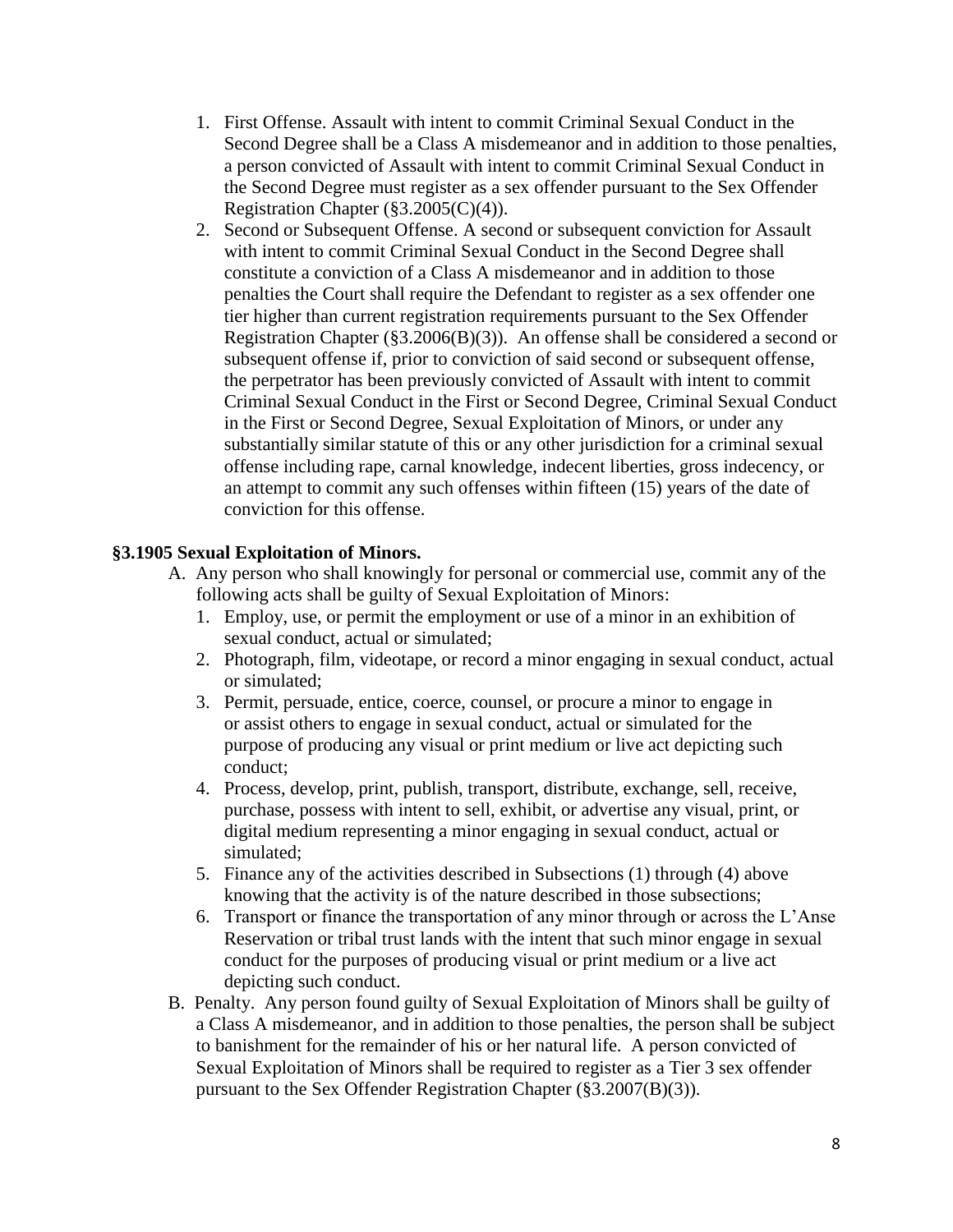C. This section shall also apply to the sexual exploitation of legally incapacitated adults and developmentally disabled adults as those terms are defined in Sections 6.101(E) and 3.1901(A) of the Tribal Code.

### <span id="page-8-0"></span>**§3.1906 Admitting Minors to Public Displays of Sexual Conduct; Constructive Knowledge of Age.**

- A. Any person who is an owner, operator or employee shall not admit a person under the age of eighteen (18) into any business establishment where persons, in the course of their employment, expose their genitals, buttocks, or the areola or nipple of the female breast. Violation of this section shall constitute a class A misdemeanor.
- B. An owner, operator or employee who admits a person to an establishment without evidence of the person's age is deemed to have constructive knowledge of the person's age. Mistake as to the minor's age is not a defense.

# <span id="page-8-1"></span>**§3.1907 Deviant Sexual Intercourse.**

Any person who shall have sexual intercourse with an animal or who shall, without consent, cause another to engage in sexual intercourse with an animal shall be guilty of a Class B misdemeanor.

# <span id="page-8-2"></span>**§3.1908 Evidence:**

- A. Corroboration of victim's testimony. The testimony of a victim need not be corroborated in prosecutions under any section of the Criminal Sexual Conduct Chapter.
- B. Resistance. A victim need not resist the perpetrator in the perpetrator's commission of an offense under any section or subsection of the Criminal Sexual Conduct Chapter. Resistance by a victim is not an element of any offense under any section or subsection of the Criminal Sexual Conduct Chapter, and the absence of a victim's resistance is not a defense in a prosecution under any section or subsection of the Criminal Sexual Conduct Chapter.
- C. Admissibility of evidence; victim's prior sexual conduct.
	- 1. Evidence of specific instances of the victim's sexual conduct, opinion evidence of the victim's sexual conduct, and reputation evidence of the victim's sexual conduct shall not be admitted into evidence in a case under any section or subsection of the Criminal Sexual Conduct Chapter, unless and only to the extent that the judge finds that the proposed evidence is material to a fact at issue in the case, and that the evidence's inflammatory or prejudicial nature does not outweigh its probative value, and that the proposed evidence is of the following nature: evidence of the victim's past sexual conduct with the perpetrator; or evidence of specific instances of sexual activity showing the source or origin of semen, pregnancy or disease.
	- 2. If the defendant proposes to offer evidence described in Subsection (1) immediately above, the defendant shall file, no later than ten (10) days after the initial pretrial conference following arraignment, a written motion and offer of proof. The court may order an in-camera hearing to determine whether the proposed evidence is admissible under Subsection (1) above. If new information is discovered during the course of the trial that may make the evidence described